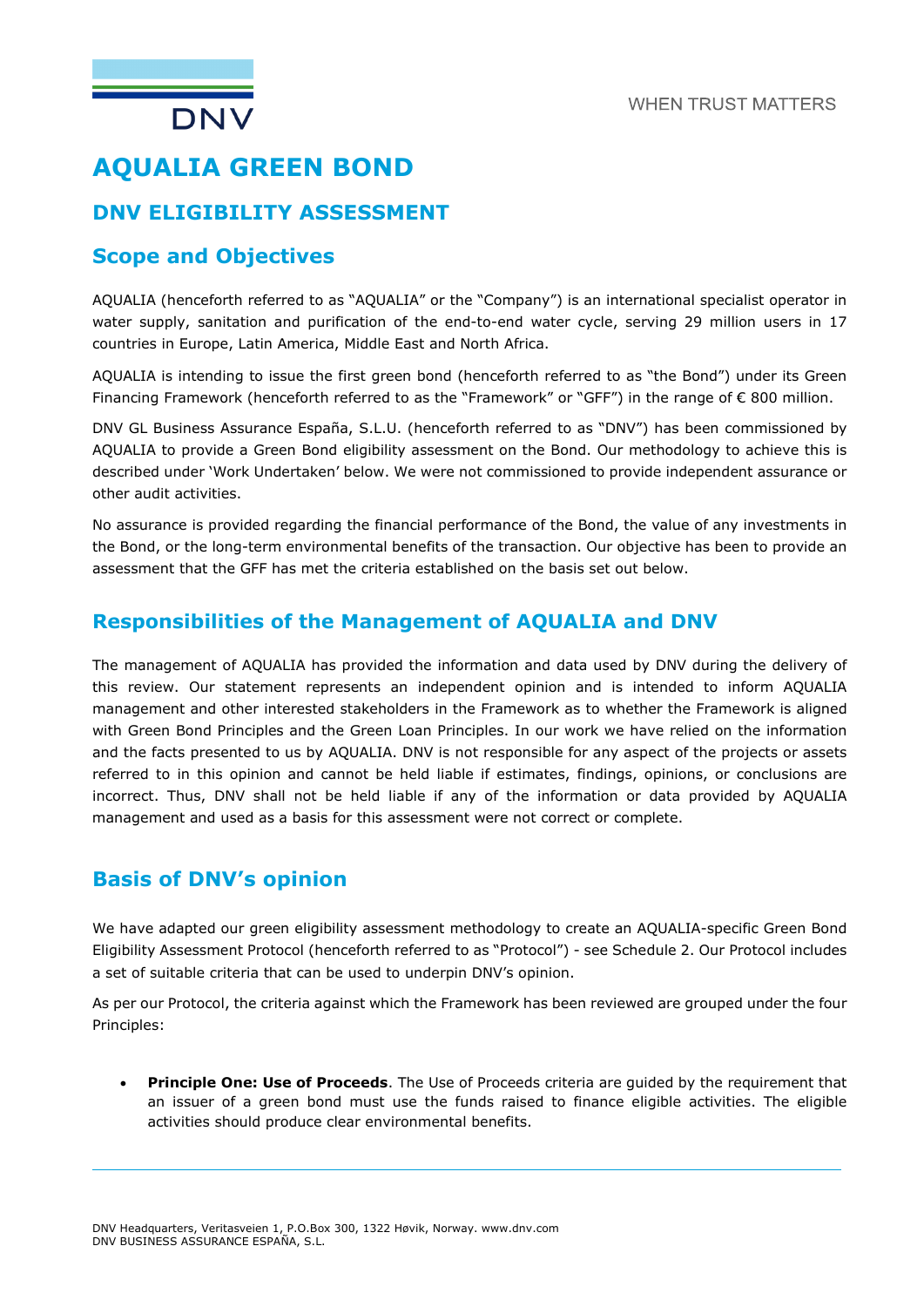

#### **Page 2 of 12**

- **Principle Two: Process for Project Evaluation and Selection**. The Project Evaluation and Selection criteria are guided by the requirements that an issuer of a green bond should outline the process it follows when determining eligibility of an investment using Green Bond proceeds and outline any impact objectives it will consider.
- **Principle Three: Management of Proceeds**. The Management of Proceeds criteria are guided by the requirements that a green bond should be tracked within the issuing organization, that separate portfolios should be created when necessary and that a declaration of how unallocated funds will be handled should be made.
- **Principle Four: Reporting**. The Reporting criteria are guided by the recommendation that at least annual reporting to the bond investors should be made of the use of bond proceeds and that quantitative and/or qualitative performance indicators should be used, where feasible.

### **Work undertaken**

Our work constituted a high-level review of the available information, based on the understanding that this information was provided to us by AQUALIA in good faith. We have not performed an audit or other tests to check the veracity of the information provided to us. The work undertaken to form our opinion included:

- Creation of an AQUALIA-specific Protocol, adapted to the purpose of the Bond, as described above and in Schedule 2 to this Assessment.
- Assessment of documentary evidence provided by AQUALIA on the Bond and supplemented by a high-level desktop research. These checks refer to current assessment best practices and standards methodology.
- Discussions with AQUALIA management, and review of relevant documentation and evidence related to the criteria of the Protocol.
- Documentation of findings against each element of the criteria. Our opinion as detailed below is a summary of these findings.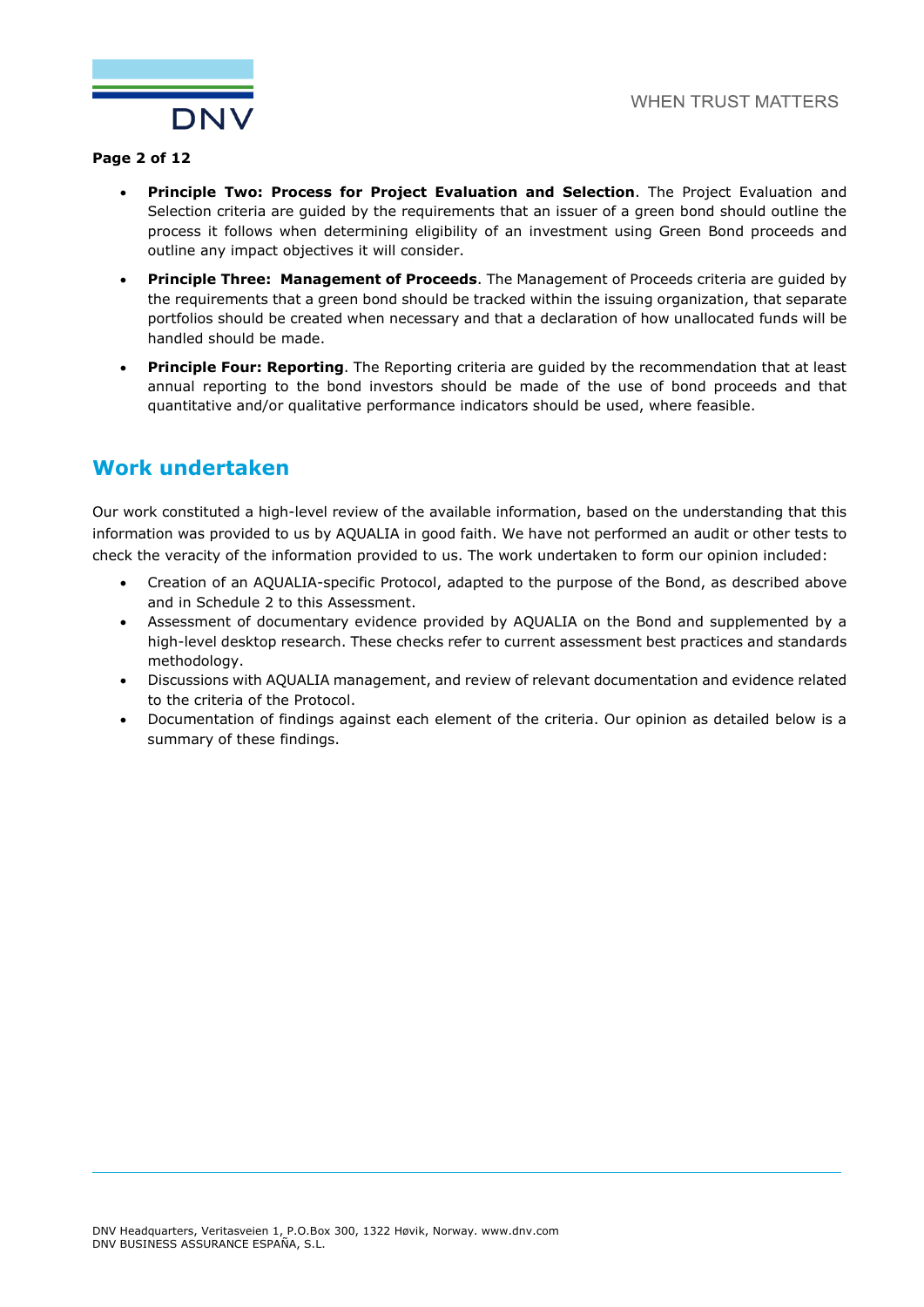

#### **Page 3 of 12**

## **Findings and DNV's opinion**

DNV's findings are listed below:

#### **1. Principle One: Use of Proceeds.**

AQUALIA intends to use the proceeds from issuance of the Bond to finance or re-finance green projects within the categories of:

- − Sustainable Water and Wastewater Management,
- − Renewable Energy
- − Clean Transportation.

All green projects, including those for re-financing, have been reviewed according to the same eligibility and exclusionary criteria as defined in the GFF. In addition, re-financing is only eligible for projects financed within the last six years. DNV concludes that AQUALIA is committed to issuing this Bond in line with the GFF and that eligible categories outlined in the Framework are consistent with the categories outlined in the Green Bond Principles 2021.

#### **2. Principle Two: Process for Project Evaluation and Selection.**

DNV reviewed the evidence which demonstrates AQUALIA's commitment to issuing this Bond in line with the GFF. AQUALIA has created a Committee to review that projects meet eligibility criteria, apply exclusionary criteria, and monitor eligible projects during lifetime of the bond.

DNV has reviewed evidence of the Committee minutes describing the evaluation and selection of all projects reviewed, according to the criteria defined in the GFF.

#### **3. Principle Three: Management of Proceeds.**

DNV has reviewed the Framework and evidence which states the use of proceeds of this Bond issuance will be directed to financing and re-financing AQUALIA's green projects.

The Framework articulates that a Green Financing Register will be created for the purpose of monitoring the eligible projects/assets and the allocation of proceeds to these projects/assets.

AQUALIA intend for the full proceeds to be disbursed at point of issuance, however any funds pending allocation will be placed in AQUALIA's liquidity portfolio.

#### **4. Principle Four: Reporting.**

DNV can confirm AQUALIA has committed to annual reporting specific to this Bond issuance on the allocation of the expenditure and the balance remaining until the tracked proceeds are fully allocated to eligible projects.

AQUALIA has also committed to provide impact reporting on the expected environmental impacts of the eligible green projects financed. AQUALIA clearly outlines the proposed impact indicators for each eligible category and units of measurement.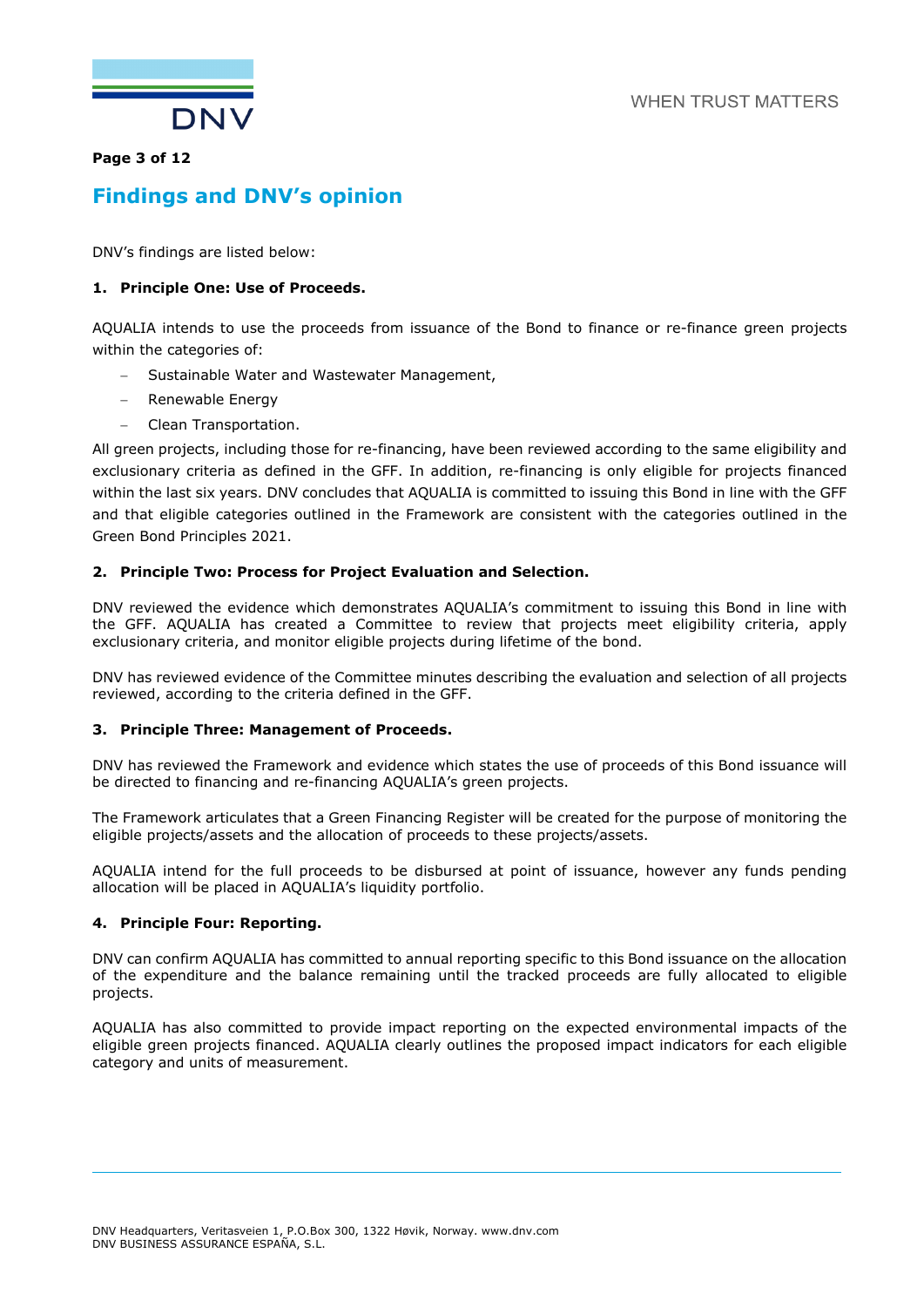

**WHEN TRUST MATTERS** 

#### **Page 4 of 12**

On the basis of the information provided by AQUALIA and the work undertaken, it is DNV's opinion that the Bond meets the criteria established in the Protocol and that it is aligned with the stated definition of green bonds within the Green Bond Principles 2021.

#### **for DNV GL Business Assurance España S.L.U.**

Madrid, 4th February 2022

**Lars Appel** Project Manager DNV – Business Assurance

**Juan Andrés Salido** Project Sponsor and Technical Reviewer DNV – Business Assurance

#### **About DNV**

Driven by our purpose of safeguarding life, property and the environment, DNV enables organisations to advance the safety and sustainability of their business. Combining leading technical and operational expertise, risk methodology and in-depth industry knowledge, we empower our customers' decisions and actions with trust and confidence. We continuously invest in research and collaborative innovation to provide customers and society with operational and technological foresight.

With our origins stretching back to 1864, our reach today is global. Operating in more than 100 countries, our 12,000 professionals are dedicated to helping customers make the world safer, smarter and greener.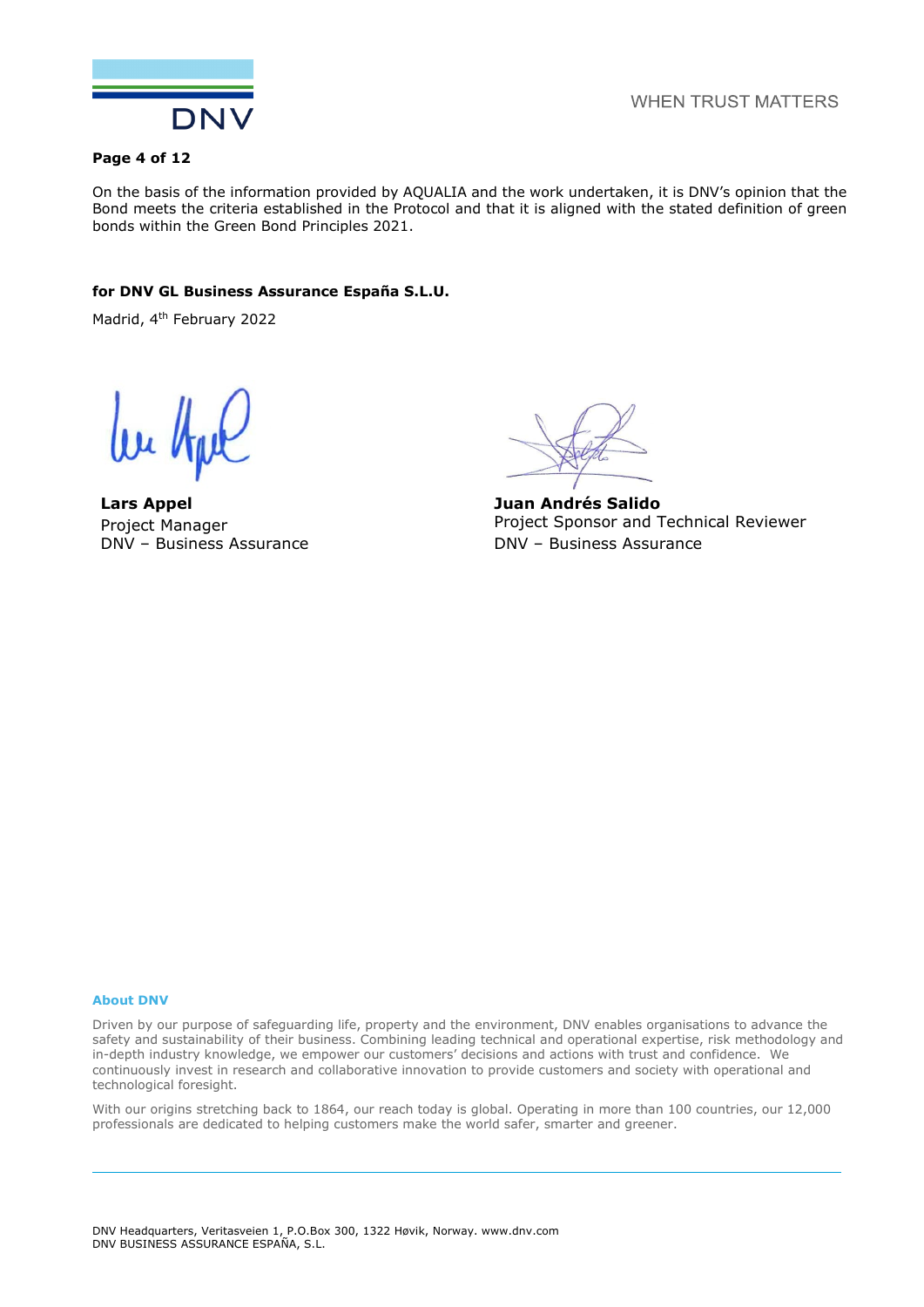

**Page 5 of 12**

# **SCHEDULE 1: DESCRIPTION OF CATEGORIES/ASSETS TO BE FINANCED THROUGH BOND**

| <b>Eligible Sustainable</b><br><b>Category</b>        | <b>Description</b>                                                                                                                                                                                                                                                                                                                                                                                                                                                                                                                                                                             | <b>Projects</b>                                                                                                                                                                                                                                                                            |
|-------------------------------------------------------|------------------------------------------------------------------------------------------------------------------------------------------------------------------------------------------------------------------------------------------------------------------------------------------------------------------------------------------------------------------------------------------------------------------------------------------------------------------------------------------------------------------------------------------------------------------------------------------------|--------------------------------------------------------------------------------------------------------------------------------------------------------------------------------------------------------------------------------------------------------------------------------------------|
| Sustainable Water and<br><b>Wastewater Management</b> | Investments aimed at:<br>Optimising the management and improvement of resource<br>$\overline{\phantom{m}}$<br>sustainability to supply drinking water to the population in optimal<br>quality, flow and pressure conditions.<br>Eliminating the pollution present in wastewater for its release into<br>public waters in suitable quality conditions.<br>Managing the threats of depletion and pollution mitigation of floods<br>$\overline{\phantom{a}}$<br>or droughts, involving water resources for aquatic protection.<br>The reduction of net GHG emissions.<br>$\overline{\phantom{0}}$ | Construction, renewal, extension and<br>operation of water collection, treatment,<br>and supply systems.<br>Construction, renewal, extension, and<br>operation of wastewater collection and<br>treatment.<br>Anaerobic digestion of sewage sludge and<br>bio-waste.<br>Desalination plants |
| <b>Renewable Energy</b>                               | Investments dedicated to the construction operation or improvement of<br>projects in reservoirs and falling water for the generation of hydroelectric<br>energy                                                                                                                                                                                                                                                                                                                                                                                                                                | Falling water at reservoir and large<br>pipelines.<br>Turbining of treatment inflows and<br>outflows.<br>Installation of microturbines in the<br>drinking water supply networks and<br>sewage collectors.                                                                                  |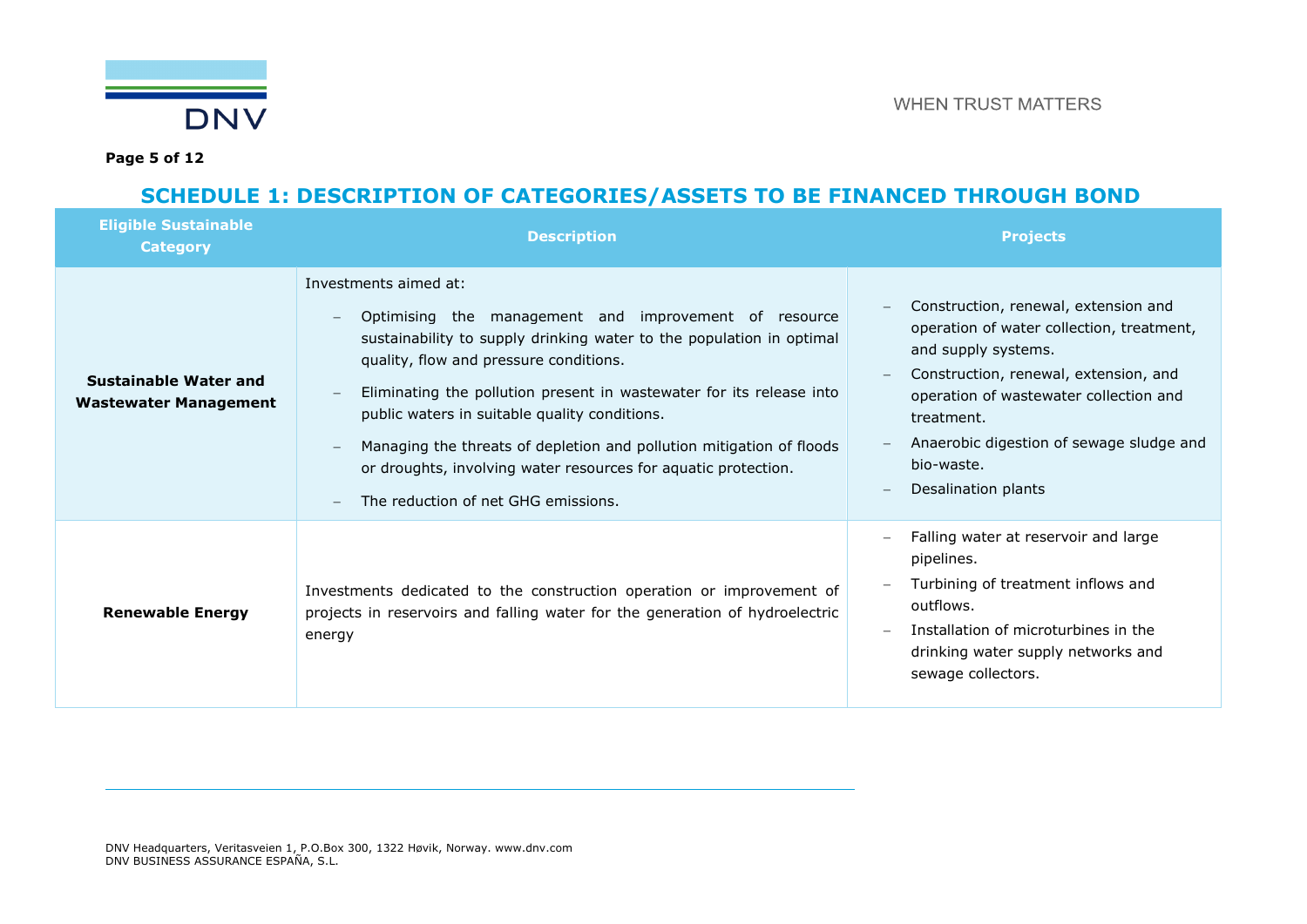

| <b>Clean Transportation</b> | Investments dedicated to the transformation of the vehicle fleet, abandoning<br>the acquisition of vehicles powered by fossil fuels | Electric vehicles, hybrids or vehicles<br>$\overline{\phantom{0}}$<br>powered by biogas generated at<br>wastewater plants.<br>Installation of charging stations for<br>electric vehicles at the facilities managed<br>by the company.<br>Installation of biomethane dispensers, for<br>$\qquad \qquad -$<br>biomethane generated at wastewater<br>treatment plants. |
|-----------------------------|-------------------------------------------------------------------------------------------------------------------------------------|---------------------------------------------------------------------------------------------------------------------------------------------------------------------------------------------------------------------------------------------------------------------------------------------------------------------------------------------------------------------|
|-----------------------------|-------------------------------------------------------------------------------------------------------------------------------------|---------------------------------------------------------------------------------------------------------------------------------------------------------------------------------------------------------------------------------------------------------------------------------------------------------------------------------------------------------------------|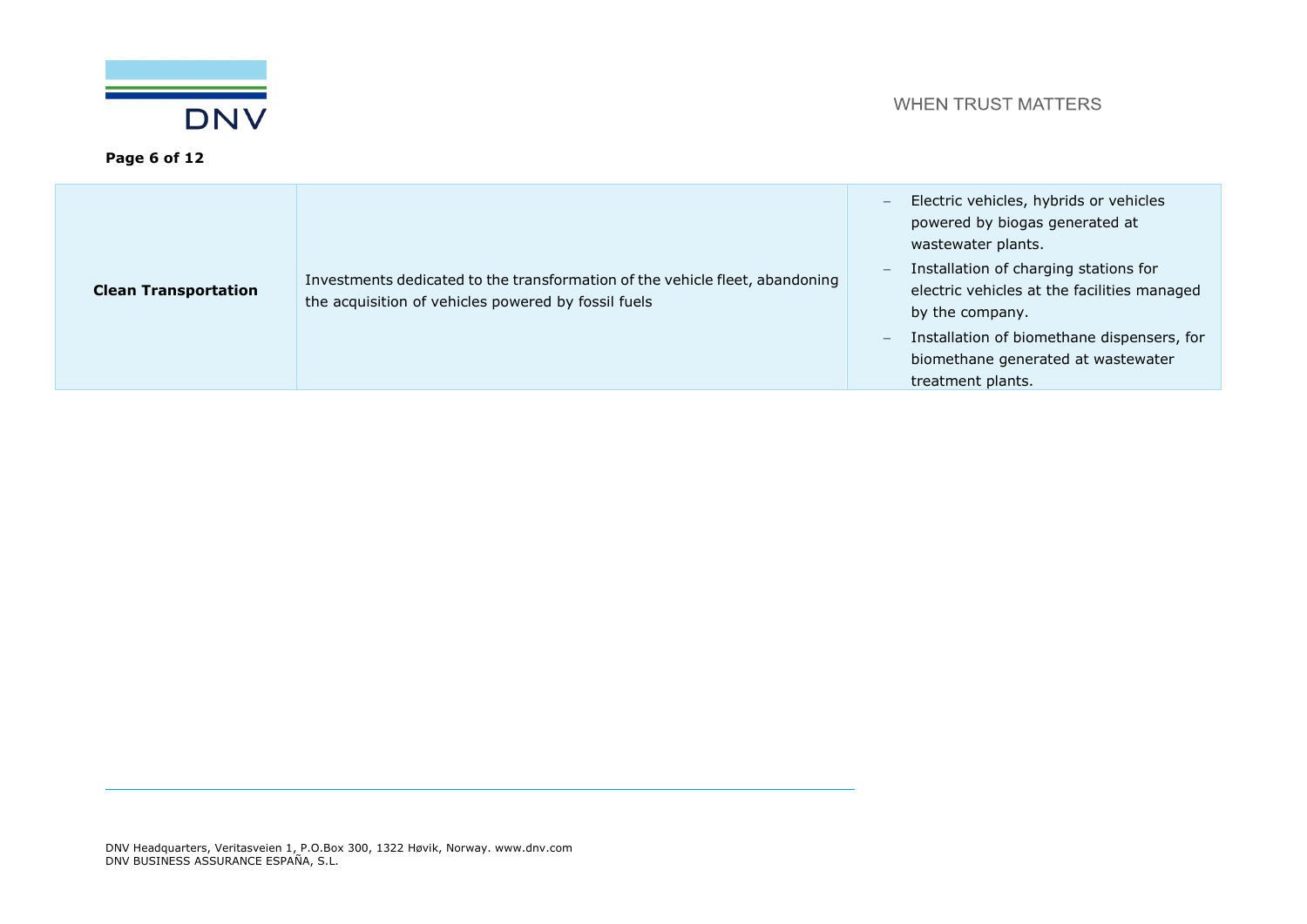

**Page 7 of 12**

# **SCHEDULE 2: AQUALIA-SPECIFIC GREEN BOND ELIGIBILITY ASSESSMENT PROTOCOL**

### **1. Use of proceeds**

| Ref.           | <b>Criteria</b>                | <b>Requirements</b>                                                                                                                                                                                                                | <b>Work Undertaken</b>                                                                                                                                                                                                                     | <b>DNV Findings</b>                                                                                                                |
|----------------|--------------------------------|------------------------------------------------------------------------------------------------------------------------------------------------------------------------------------------------------------------------------------|--------------------------------------------------------------------------------------------------------------------------------------------------------------------------------------------------------------------------------------------|------------------------------------------------------------------------------------------------------------------------------------|
| 1a             | Type of<br>bond                | The bond must fall in one of the<br>following categories, as defined by<br>the Green Bond Principles (GBP):<br>Green Use of Proceeds Bond<br>Green Use of Proceeds Revenue<br>Bond<br>Green Project Bond<br>Green Securitized Bond | Evidence reviewed:<br>AQUALIA Green Financing Framework,<br>$\bullet$<br>September 2021<br>Project Mojito - Draft Preliminary<br>$\bullet$<br>Offering Circular<br>Discussions with issuer<br>$\bullet$                                    | AQUALIA Green Bond falls within the category of<br>a Green Use of Proceeds Bond.                                                   |
| 1 <sub>b</sub> | Green<br>Project<br>Categories | The cornerstone of a Green Bond is<br>the utilization of the proceeds which<br>should be appropriately described<br>in the legal documentation for the<br>security.                                                                | Evidence reviewed:<br>AQUALIA Green Financing Framework,<br>$\bullet$<br>September 2021<br>Project Mojito - Draft Preliminary<br>$\bullet$<br>Offering Circular<br>Register of projects/investments<br>reviewed<br>Discussions with issuer | We conclude that the<br>documentation<br>legal<br>confirms<br>that<br>utilization<br>0f<br>proceeds is<br>appropriately described. |
| 1 <sub>c</sub> | Environmen<br>tal benefits     | All designated Green Project<br>categories should provide clear<br>environmentally sustainable                                                                                                                                     | Evidence reviewed:<br>AQUALIA Green Financing Framework,<br>$\bullet$<br>September 2021                                                                                                                                                    | GFF Framework outlines the expected<br>The<br>environmental benefits that will be realised by this<br>Bond issuance:               |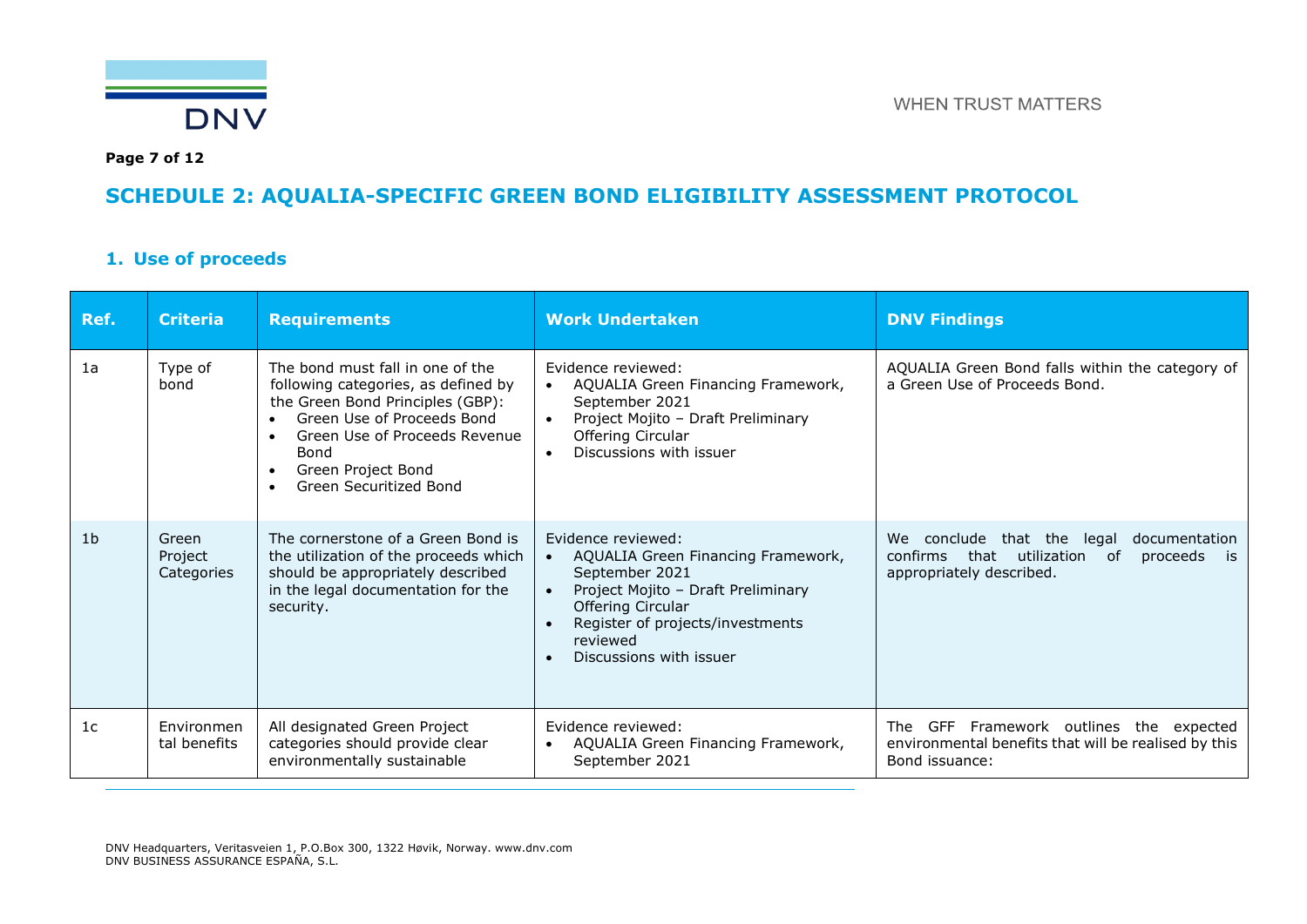

| Ref.           | <b>Criteria</b>      | <b>Requirements</b>                                                                                                                                                                                                                                                                            | <b>Work Undertaken</b>                                                                                                                                                                                                                             | <b>DNV Findings</b>                                                                                                                                                                                                                                                                                                                                                                                                                                                                                                                                                                                                                                                                                                                               |
|----------------|----------------------|------------------------------------------------------------------------------------------------------------------------------------------------------------------------------------------------------------------------------------------------------------------------------------------------|----------------------------------------------------------------------------------------------------------------------------------------------------------------------------------------------------------------------------------------------------|---------------------------------------------------------------------------------------------------------------------------------------------------------------------------------------------------------------------------------------------------------------------------------------------------------------------------------------------------------------------------------------------------------------------------------------------------------------------------------------------------------------------------------------------------------------------------------------------------------------------------------------------------------------------------------------------------------------------------------------------------|
|                |                      | benefits, which, where feasible, will<br>be quantified or assessed by the<br>issuer.                                                                                                                                                                                                           | Project Mojito - Draft Preliminary<br>$\bullet$<br>Offering Circular<br>Register of projects/investments<br>reviewed<br>Discussions with issuer<br>$\bullet$                                                                                       | Water supply systems: Improved energy<br>$\bullet$<br>consumption and leakage level<br>Wastewater treatment plants:<br>Improved<br>$\bullet$<br>energy efficiency.<br>Anaerobic digestion of sewage sludge and bio-<br>$\bullet$<br>waste: minimisation of methane leakage, use<br>of biogas as fuel, feedstock or for generation<br>of electricity.<br>Desalination plants with carbon intensity<br>below 100g CO <sub>2</sub> e/kWh.<br>Generation of hydroelectric energy with power<br>density above 5 $W/m2$ and GHG emissions<br>lower than 100g CO <sub>2</sub> e/kWh.<br>Transportation by vehicles with emissions<br>lower than 50g CO <sub>2</sub> /km until 31 December<br>2025. Vehicles with zero emissions after 1<br>January 2026. |
| 1 <sub>d</sub> | Refinancing<br>share | In the event that a proportion of<br>the proceeds may be used for<br>refinancing, it is recommended that<br>issuers provide an estimate of the<br>share of financing vs. re-financing,<br>and where appropriate, also clarify<br>which investments or project<br>portfolios may be refinanced. | Evidence reviewed:<br>AQUALIA Green Financing Framework,<br>$\bullet$<br>September 2021<br>Register of projects/investments<br>$\bullet$<br>reviewed<br>Minutes from the Committee 17.12.2021<br>$\bullet$<br>Discussions with issuer<br>$\bullet$ | Register of projects reviewed confirms that<br>proceeds are intended to be used for finance<br>(40%) and re-finance (60%). All green projects,<br>including those for re-financing, have been<br>reviewed according to the same eligibility and<br>exclusionary criteria as defined in the GFF. In<br>addition, re-financing is only eligible for projects<br>financed within the last six years.                                                                                                                                                                                                                                                                                                                                                 |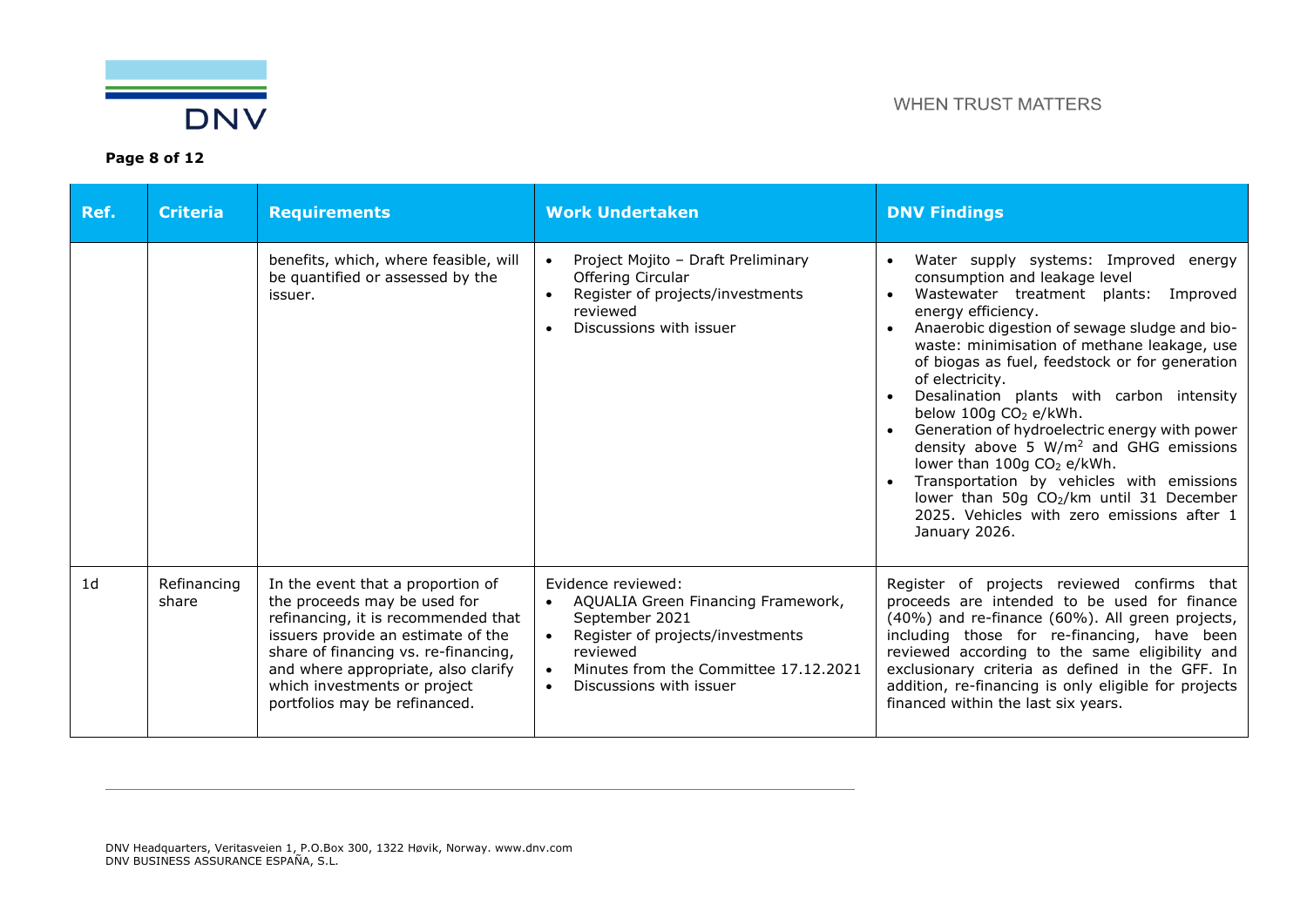

**Page 9 of 12**

# **2. Process for Project Selection and Evaluation**

| Ref.           | <b>Criteria</b>                                                        | <b>Requirements</b>                                                                                                                                                                                                                                                                                                                                                                                                                                                           | <b>Work Undertaken</b>                                                                                                                                                                                                                          | <b>DNV Findings</b>                                                                                                                                                                                                                                                                                                                                                                                               |
|----------------|------------------------------------------------------------------------|-------------------------------------------------------------------------------------------------------------------------------------------------------------------------------------------------------------------------------------------------------------------------------------------------------------------------------------------------------------------------------------------------------------------------------------------------------------------------------|-------------------------------------------------------------------------------------------------------------------------------------------------------------------------------------------------------------------------------------------------|-------------------------------------------------------------------------------------------------------------------------------------------------------------------------------------------------------------------------------------------------------------------------------------------------------------------------------------------------------------------------------------------------------------------|
| 2a             | Investment-<br>decision<br>process                                     | The issuer of a Green Bond should<br>outline the decision-making process it<br>follows to determine the eligibility of<br>projects using Green Bond proceeds.<br>This includes, without limitation:<br>• A process to determine how the<br>projects fit within the eligible Green<br>Projects categories identified in the<br>GBP;<br>• The criteria making the projects<br>eligible for using the Green proceeds;<br>and<br>• The environmental sustainability<br>objectives | Evidence reviewed:<br>AQUALIA Green Financing Framework,<br>$\bullet$<br>September 2021<br>Register of projects/investments reviewed<br>$\bullet$<br>Minutes from the Committee 17.12.2021<br>$\bullet$<br>Discussions with issuer<br>$\bullet$ | The Framework describes that AQUALIA has<br>created a Committee to review that projects<br>meet eligibility, apply exclusionary criteria,<br>and monitor eligible projects during lifetime<br>of the bond.<br>The Framework also outlines the actions<br>that will be taken if a project is no longer<br>eligible.<br>We conclude that the investment decision<br>process is committed to under this<br>issuance. |
| 2 <sub>b</sub> | Issuer's<br>environmental<br>and social and<br>governance<br>framework | In addition to information disclosed by<br>an issuer or a borrower on its Green<br>Bond process, criteria and assurances,<br>Green Bond investors may also take<br>into consideration the quality of the<br>issuer's overall framework and<br>performance regarding environmental<br>sustainability.                                                                                                                                                                          | Evidence reviewed:<br>AQUALIA Green Financing Framework,<br>$\bullet$<br>September 2021<br>AQUALIA Sustainability Strategy Plan<br>2021-2023<br>AQUALIA Management System<br>Handbook, ed 7, 2020.                                              | We conclude that, from the information<br>provided and publicly available information,<br>AQUALIA's<br>approach<br>to<br>managing<br>environmental sustainability is in line with<br>the objective of the Bond.                                                                                                                                                                                                   |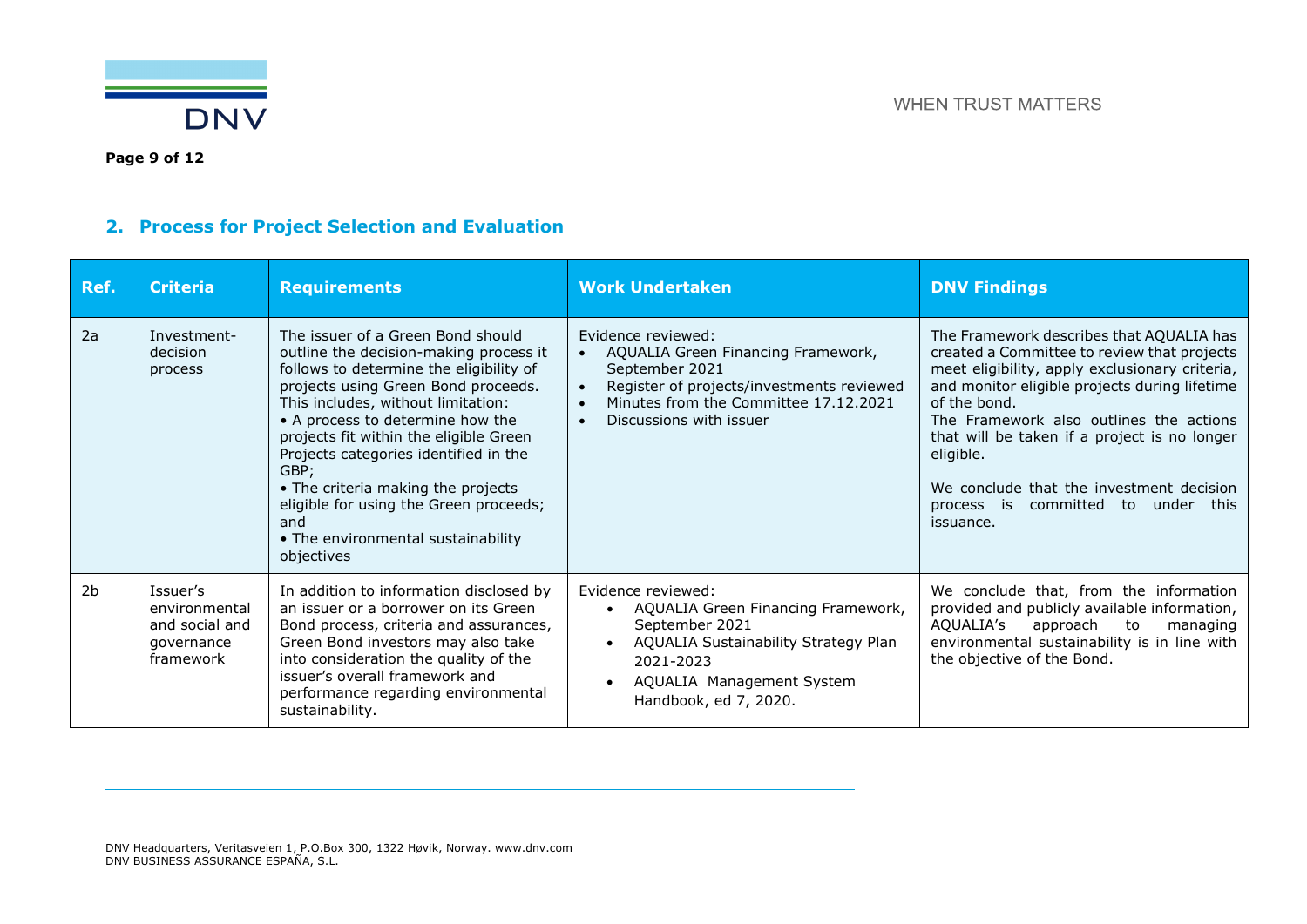

### **Page 10 of 12**

### **3. Management of proceeds**

| Ref.           | <b>Criteria</b>       | <b>Requirements</b>                                                                                                                                                                                                                                                                                                       | <b>Work Undertaken</b>                                                                                                                         | <b>DNV Findings</b>                                                                                                                                             |
|----------------|-----------------------|---------------------------------------------------------------------------------------------------------------------------------------------------------------------------------------------------------------------------------------------------------------------------------------------------------------------------|------------------------------------------------------------------------------------------------------------------------------------------------|-----------------------------------------------------------------------------------------------------------------------------------------------------------------|
| 3a             | Tracking<br>procedure | The net proceeds of Green Bonds<br>should be credited to a sub-account,<br>moved to a sub- portfolio or<br>otherwise tracked by the issuer in an<br>appropriate manner and attested to<br>by a formal internal process that will<br>be linked to the issuer's lending and<br>investment operations for Green<br>Projects. | Evidence reviewed:<br>AQUALIA Green Financing Framework,<br>September 2021<br>Minutes from the Committee 17.12.2021<br>Discussions with issuer | We conclude that proceeds will be tracked<br>in an appropriate manner and attested to<br>by a formal internal process, which is<br>documented in the Framework. |
| 3 <sub>b</sub> | Tracking<br>procedure | So long as the Green Bonds are<br>outstanding, the balance of the<br>tracked proceeds should be<br>periodically reduced by amounts<br>matching eligible Green investments<br>or loan disbursements made during<br>that period.                                                                                            | Evidence reviewed:<br>AQUALIA Green Financing Framework,<br>September 2021<br>Discussions with issuer                                          | We conclude that there is a clear process<br>in place for the tracking of the balance<br>taking disbursements into account.                                     |
| 3c             | Temporary<br>holdings | Pending such investments or<br>disbursements to eligible Green<br>Projects, the issuer should make<br>known to investors the intended<br>types of temporary investment<br>instruments for the balance of<br>unallocated proceeds.                                                                                         | Fvidence reviewed:<br>• AQUALIA Green Financing Framework,<br>September 2021<br>Discussions with issuer                                        | We conclude that AQUALIA has disclosed<br>how it will manage any unallocated<br>proceeds within its liquidity portfolio.                                        |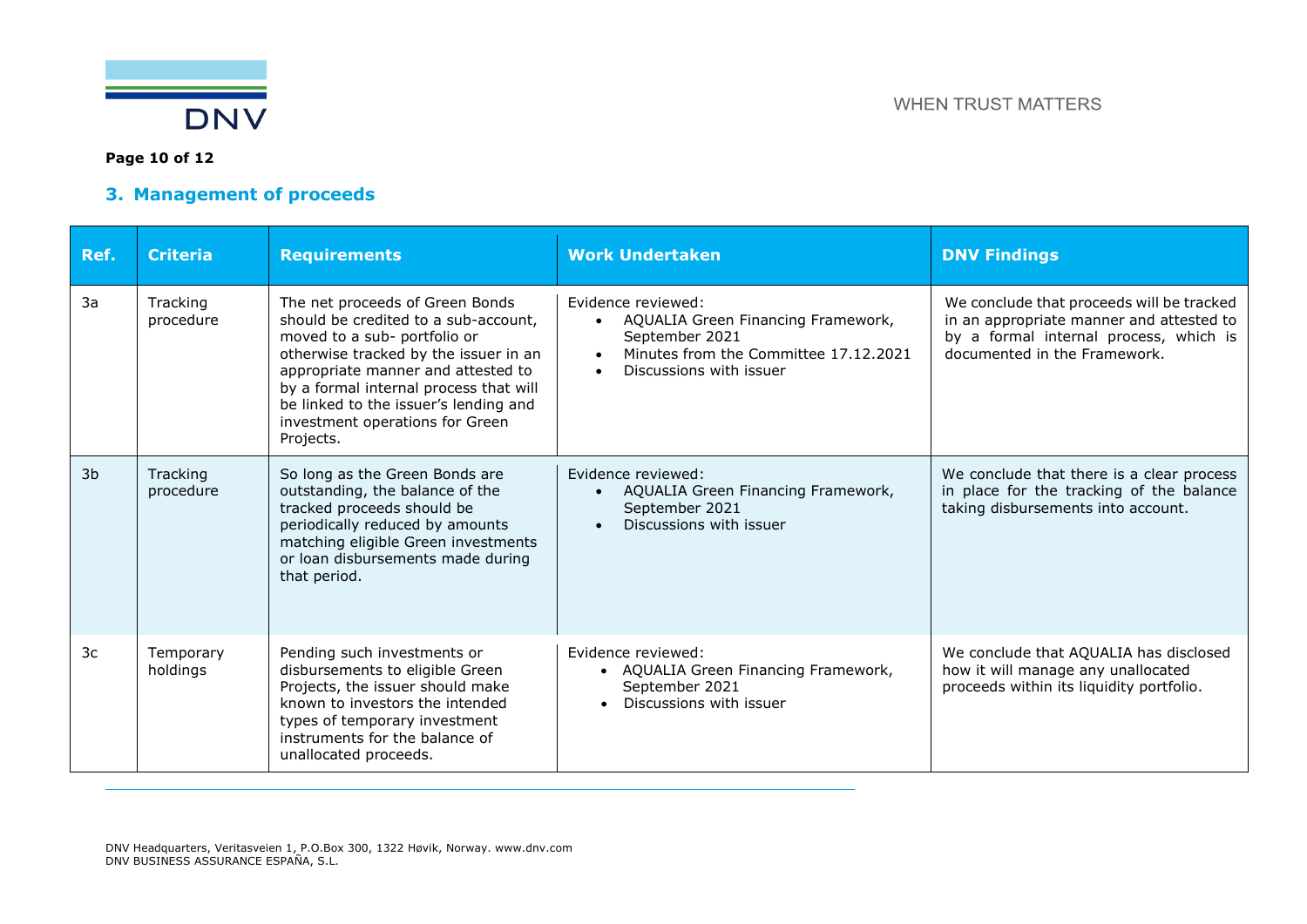

**Page 11 of 12**

| Ref. | <b>Criteria</b>            | <b>Requirements</b> | <b>Work Undertaken</b>                                                                                                                                                                      | <b>DNV Findings</b>                                                                                                            |
|------|----------------------------|---------------------|---------------------------------------------------------------------------------------------------------------------------------------------------------------------------------------------|--------------------------------------------------------------------------------------------------------------------------------|
| 3d   | Over-<br>collateralisation | n/a                 | Evidence reviewed:<br>AQUALIA Green Financing Framework,<br>September 2021<br>Register of projects/investments reviewed<br>Minutes from the Committee 17.12.2021<br>Discussions with issuer | DNV has reviewed evidence of the eligible<br>projects including the total value of the<br>investment, exceeding the Bond value |